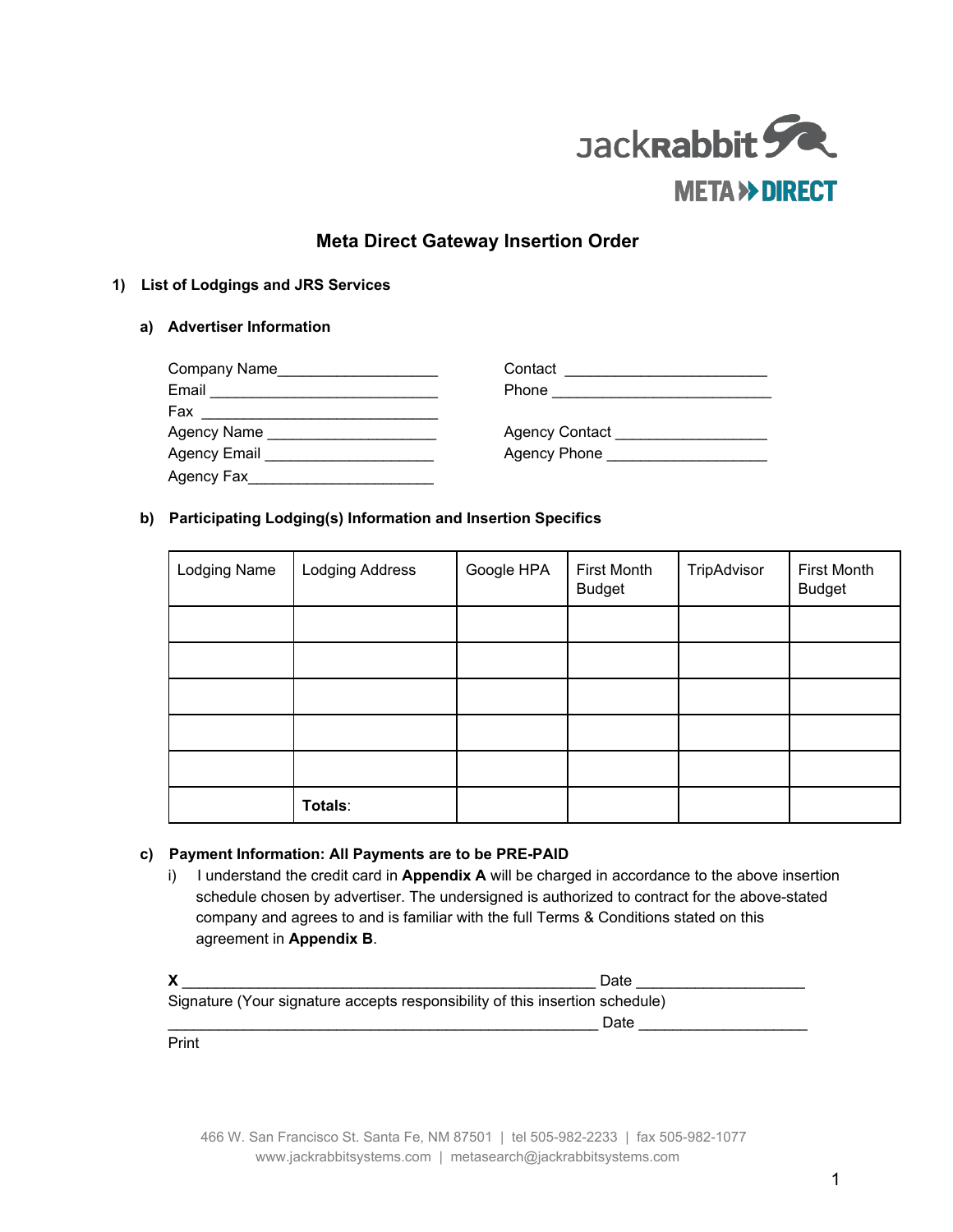# **Appendix A Advertiser Credit Card Information**

| In order to process payment using your credit card please provide the following information:              |
|-----------------------------------------------------------------------------------------------------------|
|                                                                                                           |
| Card Type: Visa___ MC___ Amex___ Discover___                                                              |
|                                                                                                           |
| Expiration Date: _____________                                                                            |
|                                                                                                           |
|                                                                                                           |
|                                                                                                           |
|                                                                                                           |
|                                                                                                           |
| If Agency is not the cardholder of the above-mentioned credit card, the following information must be     |
| completed:                                                                                                |
|                                                                                                           |
|                                                                                                           |
| variable monthly charges through JackRabbit Systems, Inc.                                                 |
|                                                                                                           |
|                                                                                                           |
|                                                                                                           |
|                                                                                                           |
|                                                                                                           |
| Email to accept Paid electronic invoice Statement (email will be utilized to set up login to view monthly |

Email to accept Paid electronic invoice Statement *(email will be utilized to set up login to view monthly reporting)* \_\_\_\_\_\_\_\_\_\_\_\_\_\_\_\_\_\_\_\_\_\_\_\_\_\_\_\_\_\_\_\_\_\_\_\_\_\_\_\_\_\_\_\_\_\_\_\_\_\_\_\_\_